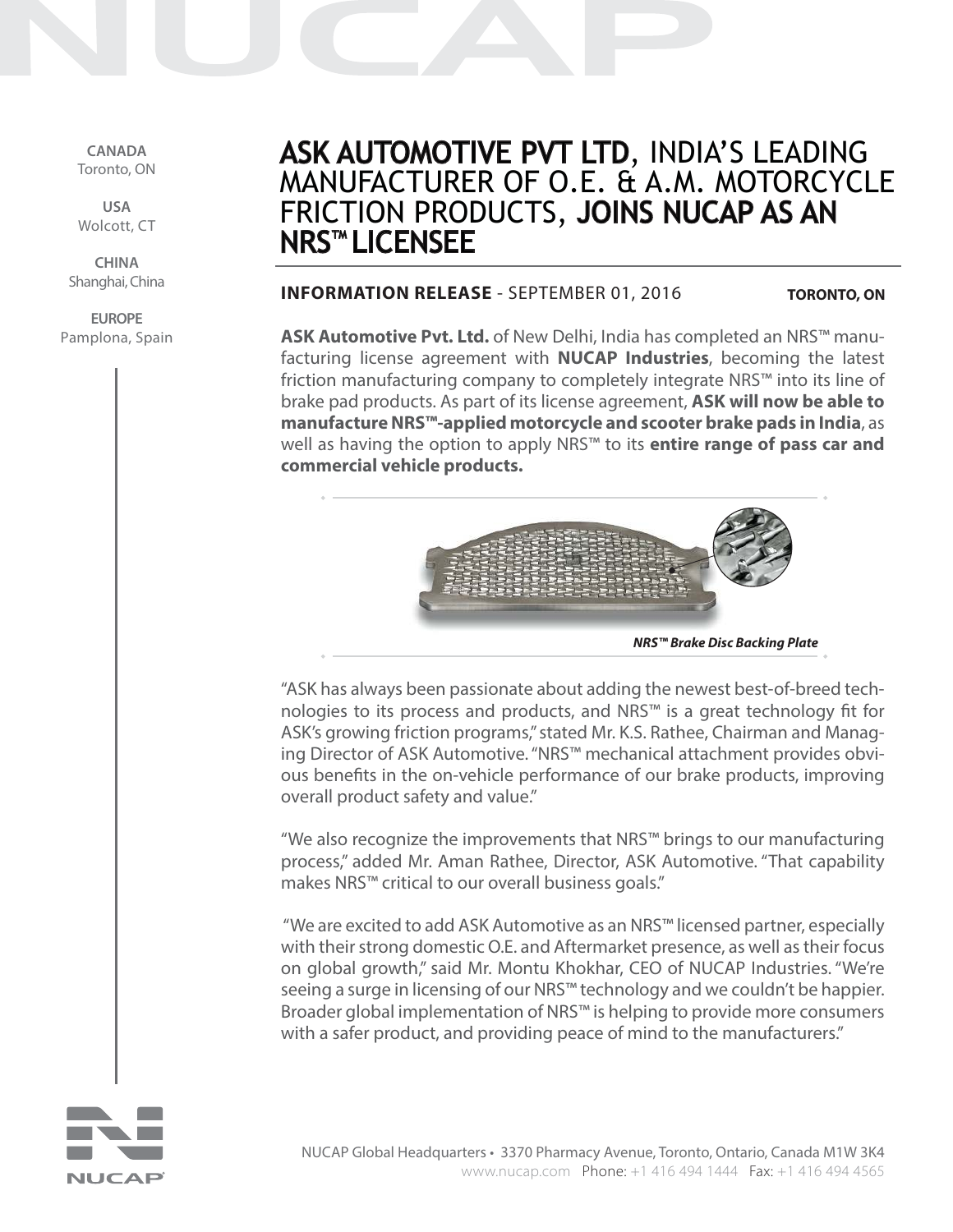**CANADA** Toronto, ON

**USA** Wolcott, CT

**CHINA** Shanghai, China

**EUROPE** Pamplona, Spain

**NUCAP NRS™**

- **Safer • Quieter**
- **Longer Lasting**

NRS™ pre-coated backing plates, within its 16 years of implementation across numerous OE/OES and Premium Aftermarket products and platforms, **has demonstrated its ability to improve operations within traditional IM Brake Pad manufacturing, including**;

- **Reduction of Molding Press Cycle Time**
- **Removal of Painting from the finishing process**
- **Removal of Shot Blasting and Adhesive application • Reduction of brake pad size variations in finished products typical to shot blast, glue and paint processes. Idealizing product fit and function with brake caliper**



#### **PAGE 2 OF 3**

## **About ASK Automotive Pvt. Ltd**

Founded in 1989 by Mr. K. S. Rathee, with a vision of achieving excellence in the field of manufacturing Automotive Components, ASK Automotive today is a major supplier to original equipment manufacturers (OEMs) in India. ASK Automotive is a high quality manufacturer of Friction Products like brake shoes, brake pads, brake linings, brake assemblies, control cables and Aluminium Die Casting parts like brake panels, wheel hubs, crank cases, engine parts etc. for OEMs.

The commitment to technical innovation, process improvement, quality control, and customer service has been instrumental in ASK's success as a key supplier for leading OEM companies. The same commitment has enabled the company in growing the product offering, using state-of-the-art technologies in expanding to 12 manufacturing facilities in India.

# **About NRS™**

NRS™ is NUCAP Industries' patented process for the surface modification of disc brake backing plates, adding a consistent matrix of raised steel hooks that facilitate a mechanical bond between disc brake plate and friction materials. **The NRS™ pre-coated backing plates provide mechanical bonding that protect against heat, force or corrosion related delamination of brake pads.**

NRS™ is often called "**the hidden benefit**", essentially invisible on a finished brake pad while **delivering brake products that are**;